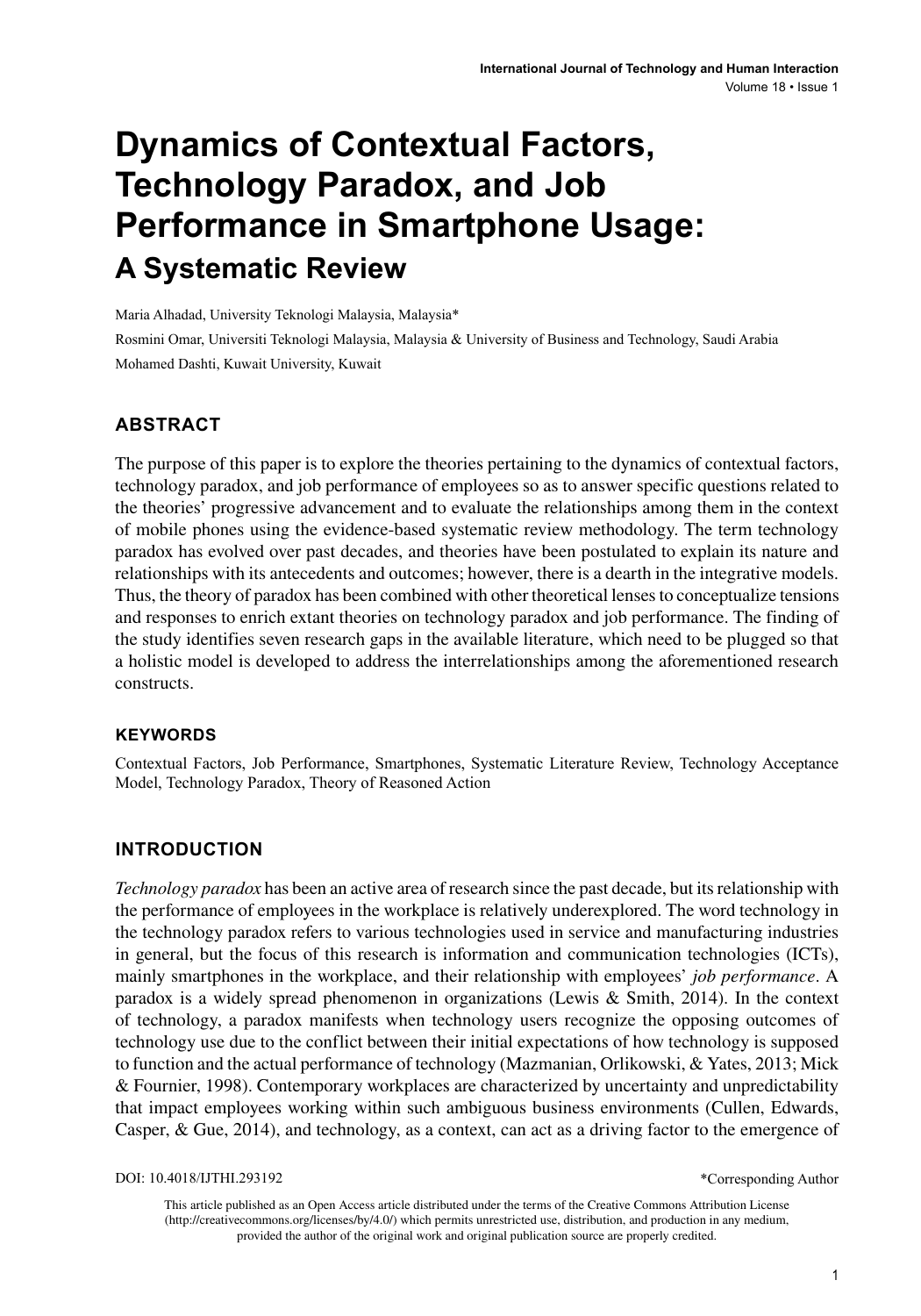a technology paradox, which further provokes tensions and internal conflicts in employees that need to be addressed by workers as well as their organizations (Bruzzi & Joia, 2015; Clegg, Cunha, & Cunha, 2002). Therefore, technology as a context makes latent tensions more salient, thereby enabling researchers to easily identify them (Jarzabkowski, Lê, & Van de Ven, 2013). However, traditional rational technology acceptance theories are insufficient for explaining the intuitive and automatic behavior of employees using smartphones for work-related purposes (Buettner, 2015), and there is a need for a thorough review of the underpinning theories in this area.

## **BACKGROUND**

The notion of technology paradox has received attention in the literature from the work of Mick and Fournier (1998), who had undertaken the pioneering work specifically in the consumer's perspective and provided the basic model of technology paradox. Based on this model, Jarvenpaa and Lang (2005) identified eight technology paradoxes through semi-structured interviews; however, there were ambiguities between the dimensions that were to be clarified through further investigation. Ter Hoeven, van Zoonen, and Fonner (2016) studied the practical paradox of technology in communication technology use for work, which enables spatial and temporal flexibility, and found that communication technology use increases well-being through accessibility and efficiency, while at the same time, decreasing well-being through interruptions and unpredictability. This research relied on crosssectional data, so causation was not possible. Ratna and Kaur (2016) studied the impact of technology on job-related aspects and found that newer technologies had an impact on the performance of employees, but this research was based on convenience sampling, and its generalization remained questionable. Van Zoonen and Rice (2017) examined the paradoxical implications of personal social media use for work on employees' autonomy and work pressure and how those relationships are moderated by employees' sense of responsiveness to colleagues' social media use. The study concluded that employees were more likely to be stressed by the use of personal social media than to benefit from it. Therefore, there is a scope to extend this study using mobile applications of social media platforms, which differ in features and functionalities, as they provide more autonomy from a location-based computer and increase employees' responsiveness (Mazmanian et al., 2013). Schlachter, McDowall, Cropley, and Inceoglu (2018) focused on the *empowerment-enslavement paradox* in particular and found that it was the non-manual performance of employees that was affected by the technology paradox. In the backdrop of these studies, various theoretical models are discussed to answer the research questions that originated through the literature review.

## **THEORIES OF TECHNOLOGY AND JOB PERFORMANCE**

Several theories have evolved over a period of time that deal with the dynamics of the technology paradox and job performance in the business environment. While this paper specifically focuses on mobile technology, these theories are generic and applicable to all forms of ICTs that are usable in the business environment. Further, in the research literature, contextual factors that act as the antecedents (Jarvenpaa & Lang, 2005) and the technology paradox are dealt with concurrently as the technology paradox.

The theory of paradox is the basic theory that introduces the very concept of a paradox, according to which a paradox is "contradictory yet interrelated elements that exist simultaneously and persist over time" (Smith & Lewis, 2011, p. 382). This definition emphasizes two fundamental elements: *contradiction*, which highlights conflicts between two distinct elements, and interdependence, which describes the co-existence, synergy, and interwoven nature of these contradictory elements (Andriopoulos & Gotsi, 2017). Furthermore, the word *paradox* triggers a context-based meaning (Lewis, 2000), and some contexts are more likely to produce tensions than others (Jarzabkowski et al., 2013). In the context of technology, technology paradoxes manifest in a state, undertaking,